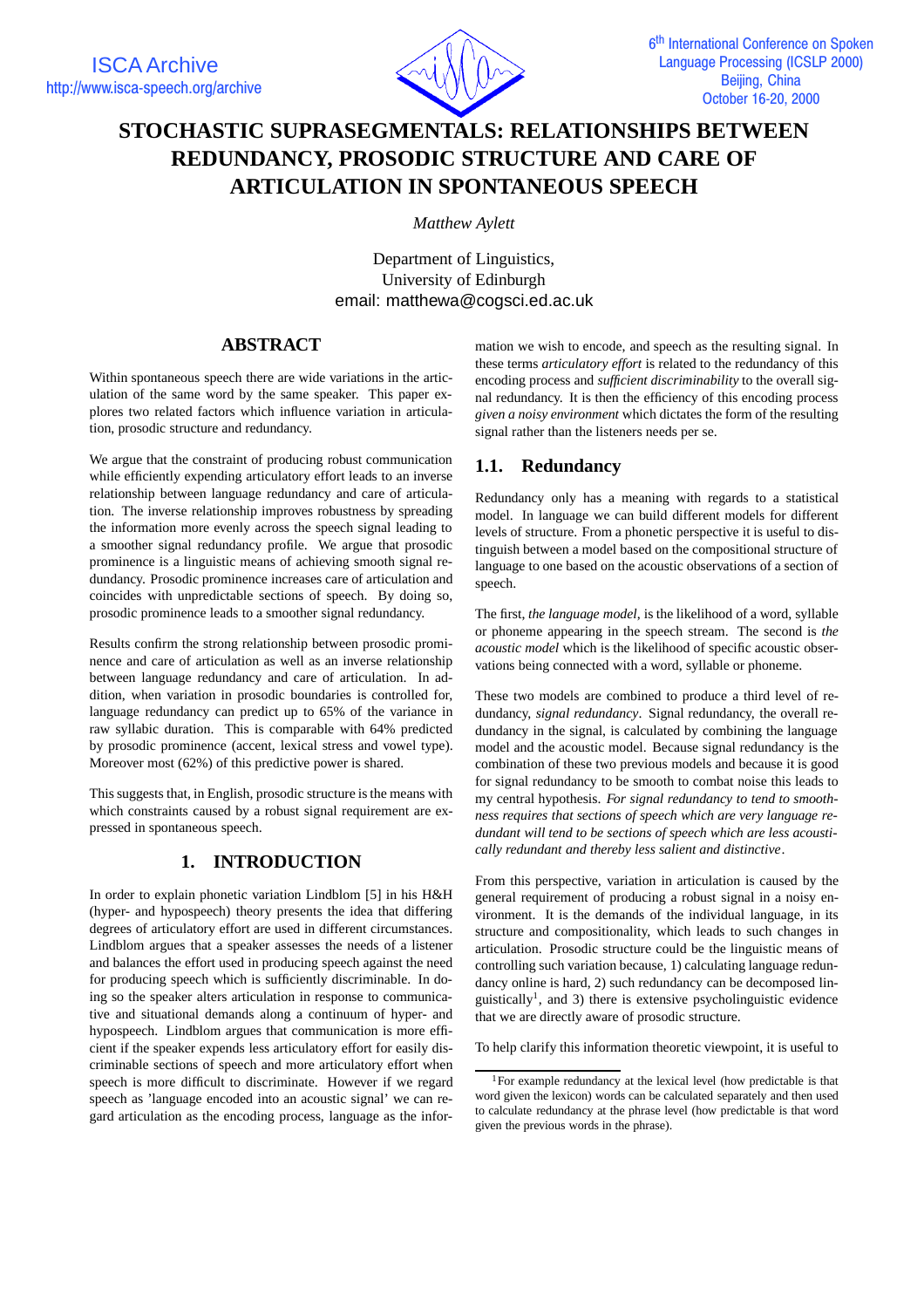compare what could be regarded as a traditional view of prosody with the model suggested by this hypothesis. Figure 1 (taken from [6]) shows a traditional view of prosody. Here a whole set of different factors are controlling how prosodic structure influences the phonetic shape of utterances.



**Figure 1:** One view of the role of the prosodic component of the grammar [taken from 6, page 237].

In contrast, Figure 2 shows how a smooth redundancy hypothesis could be modelled. The component affecting prosodic structure is language redundancy rather than a set of different factors such as syntax, semantics, speech rate etc. This redundancy component is then encoded into prosodic structure in order to make the signal redundancy smooth and the communication robust.



**Figure 2:** Smooth redundancy hypothesis.

In order to test this redundancy model we need to examine the relationship between prosodic structure, care of articulation and language redundancy. The more prosodic structure predicts the same changes in care of articulation as language redundancy, the more convincing the argument that prosodic structure is there to affect these changes.

#### **2. METHOD**

In order to investigate this hypothesis we have examined a very large corpus of spontaneous speech, the HCRC Map Corpus [3]. A combination of automatic prosodic coding together with care of articulation and language redundancy metrics were applied to each syllable on the corpus.

### **2.1. Prosodic Structure**

The HCRC map task is word segmented, syllable boundaries (for polysyllabic words) were determined using autosegmentation. A dictionary containing a canonical phonemic representation for each word was used to guess the probable segmental contents of each word<sup>2</sup>. The prosodic variables used were as follows:

- **wboun:** Word boundary. This corresponds to a ToBI break index of 1.
- **Aipboun:** Automatically coded Full Intonational Phrase Boundary. If the syllable was followed by a pause it was regarded as having a high likelihood of being followed by a full intonational phrase boundary.
- **vtype:** Vowel type. Whether the vowel is full or reduced (where reduced equals /I, a in lexically unstressed syllables).
- **lexstr:** Lexical stress. Whether the syllable is lexically stressed.
- **Aacc:** Automatically coded Phrasal Accent. If the syllable was lexically stressed **and** open class, it was marked as having a high likelihood of having a phrasal accent.

## **2.2. Redundancy**

In this work three measurements were taken based on word frequency, syllabic trigram probability and givenness. The aim of these measurements was not to present a theoretical model of redundancy in language but rather to approximate such redundancy. The metrics cover redundancy at:

- The Word Level (**wf**): Log of Word Frequency. More frequent words should be more easy to predict and thus be more redundant. Each syllable was associated with the COBUILD word frequency of the word it was part of.
- The Syllable Level (**trigram**): Syllabic Trigram Measurement. Using the spoken part of BNC (British National Corpus), the transition probability of guessing a third syllable on the basis of the first two. This measurement gave some idea of predictability produced by frequent sequences of words and the redundancy in later syllables of polysyllabic words.
- The Discourse Level (**men**): Givenness. This relates to the introduction of a referent in a dialogue. The more this referent is mentioned the more 'given', and thus predictable, it becomes (in this case a referent was a landmark on a map).

# **2.3. Care of Articulation**

In general more carefully articulated speech or 'clear speech' is longer. Word duration is greater in 'clear speech' than when the same word is spoken in spontaneous or citation speech [7]. However, although lengthening tends to occur as a side effect of more

<sup>2</sup>A small section of the corpus, 679 full intonational phrases, were hand coded. The results for these hand coded materials, and an evaluation of the automatic coding, is presented in Aylett [2]).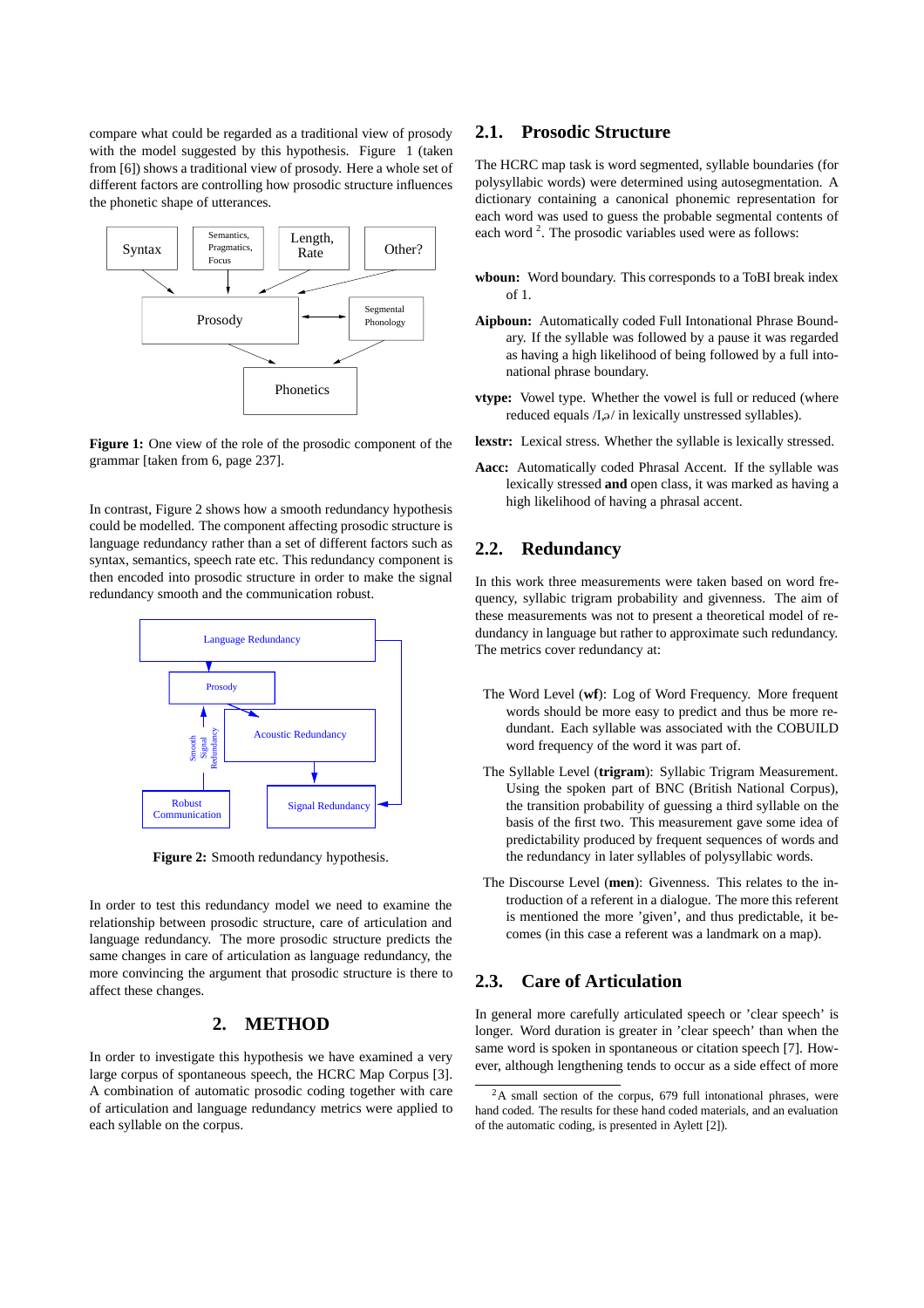

**Figure 3:** Automatic prosodic factors vs raw syllabic duration.



**Figure 4:** Redundancy factors vs raw syllabic duration.

carefully articulated speech, it can also occur when care is not being taken  $[4]^3$ .

Despite this, for practical reasons, we will focus on duration. In the results reported here, the raw duration in milliseconds of the syllable is used to represent care of articulation<sup>4</sup>.

## **3. RESULTS**

#### **3.1. Prosody**

In terms of duration change prosodic factors predicts up to 42% of raw syllabic duration in automatically coded materials (See Table 1), although it was found that a large amount of interdependency exists between different factors. The greater the prominence and the greater the boundary following the syllable the longer the syllable. Figure 3 shows the mean values of raw syllabic duration for different prosodic categories.

# **3.2. Redundancy**

For all materials, trigram and word frequency factors predicted 14% of the raw duration variation (see Table 2). However when prosodic boundaries were controlled, this rose to 40%. For *landmark referents* with controlled prosodic boundaries, redundancy factors predict 65% of raw syllabic duration change. The more predictable a syllable the less carefully articulated a syllable is (see Table 1 and Figure 4).

| <b>PROSODIC FACTORS</b>                                     |                                 |            |                |  |  |  |  |
|-------------------------------------------------------------|---------------------------------|------------|----------------|--|--|--|--|
| All Materials                                               |                                 |            |                |  |  |  |  |
| Regression Results $r = 0.6473$                             | $r^2 = 0.4190$                  |            |                |  |  |  |  |
| Auto Prosodic                                               | Independent<br>F(1,169461)      |            | p value        |  |  |  |  |
| Factor                                                      | Contrib. to $r^2$               |            |                |  |  |  |  |
| vtype                                                       | 01.08%<br>3139.49               |            | 0.001          |  |  |  |  |
| lexstr                                                      | 00.83%                          | 2421.31    | 0.001          |  |  |  |  |
| Aacc                                                        | 01.49%                          | 4335.15    | 0.001          |  |  |  |  |
| whoun                                                       | 03.62%                          | 10561.72   | 0.001          |  |  |  |  |
| Aipboun                                                     | 19.72%                          | 57523.91   | 0.001          |  |  |  |  |
| <b>REDUNDANCY FACTORS</b>                                   |                                 |            |                |  |  |  |  |
| (Prosodic Boundaries Controlled)                            |                                 |            |                |  |  |  |  |
| All Materials                                               |                                 |            |                |  |  |  |  |
|                                                             | Regression Results $r = 0.6081$ |            | $r^2 = 0.3698$ |  |  |  |  |
| Redundancy                                                  | Independent                     | F(1,89531) | p value        |  |  |  |  |
| Factor                                                      | Contrib. to $r^2$               |            |                |  |  |  |  |
| wf                                                          | 10.11%                          | 14361.29   | 0.001          |  |  |  |  |
| trigram.                                                    | 01.93%                          |            | 0.001          |  |  |  |  |
| <b>Mention Coded Materials</b>                              |                                 |            |                |  |  |  |  |
| $r^2 = 0.6536$<br><b>Regression Results</b><br>$r = 0.8085$ |                                 |            |                |  |  |  |  |
| Redundancy                                                  | Independent                     | F(1,12294) | p value        |  |  |  |  |
| Factor                                                      | Contrib. to $r^2$               |            |                |  |  |  |  |
| wf                                                          | 06.06%                          | 2150.52    | 0.001          |  |  |  |  |
| trigram                                                     | 00.74%                          |            | 0.001          |  |  |  |  |
| men                                                         | 00.33%                          | 116.28     | 0.001          |  |  |  |  |

**Table 1:** Regression analysis of prosodic and redundancy factors and raw syllabic duration.

#### **3.3. Independence**

Comparing the independent contribution of redundancy factors and prosodic factors to predicting duration (see Table 2 and Figure 5) it was found that:

- 1. Most of the contribution made by redundancy factors is implicitly represented by prosodic factors. However a significant but small percentage (7-10%) predicted even by these very simple redundancy metrics was not represented by prosodic factors.
- 2. Prosodic factors made a large independent contribution to predicting duration change above that representing redundancy (about 35% compared to a shared prosodic/redundancy contribution of 7% over all sets of materials, see Table 2).
- 3. This independent contribution of the prosodic factors was much smaller for syllables where prosodic boundaries were controlled for (2-4% over all sets of materials, see Table 2). This suggests a major role of prosodic prominence is to smooth signal redundancy by controlling care of articulation in a way which implicitly mirrors language redundancy factors.

<sup>3</sup>Earlier results obtained for a spectral measurement based on vowel quality were inconclusive [2]. In the light of this, and, with no other dependable spectral technique available that could be applied to spontaneous speech, a duration measurement was regarded as the most dependable and practical solution to measuring care of articulation within a large corpus. Firstly, because of the overwhelming evidence of a strong correlation between care of articulation and duration, and secondly, the fact that areas where this relationship is more suspect, such as phrase final syllables, are analysed separately in this study.

<sup>&</sup>lt;sup>4</sup>In both [2] and [1] a normalised duration score based on chained log distributions was also examined. However as results from this normalised duration score were similar to the raw duration in most cases only results for raw syllabic duration will be presented here.